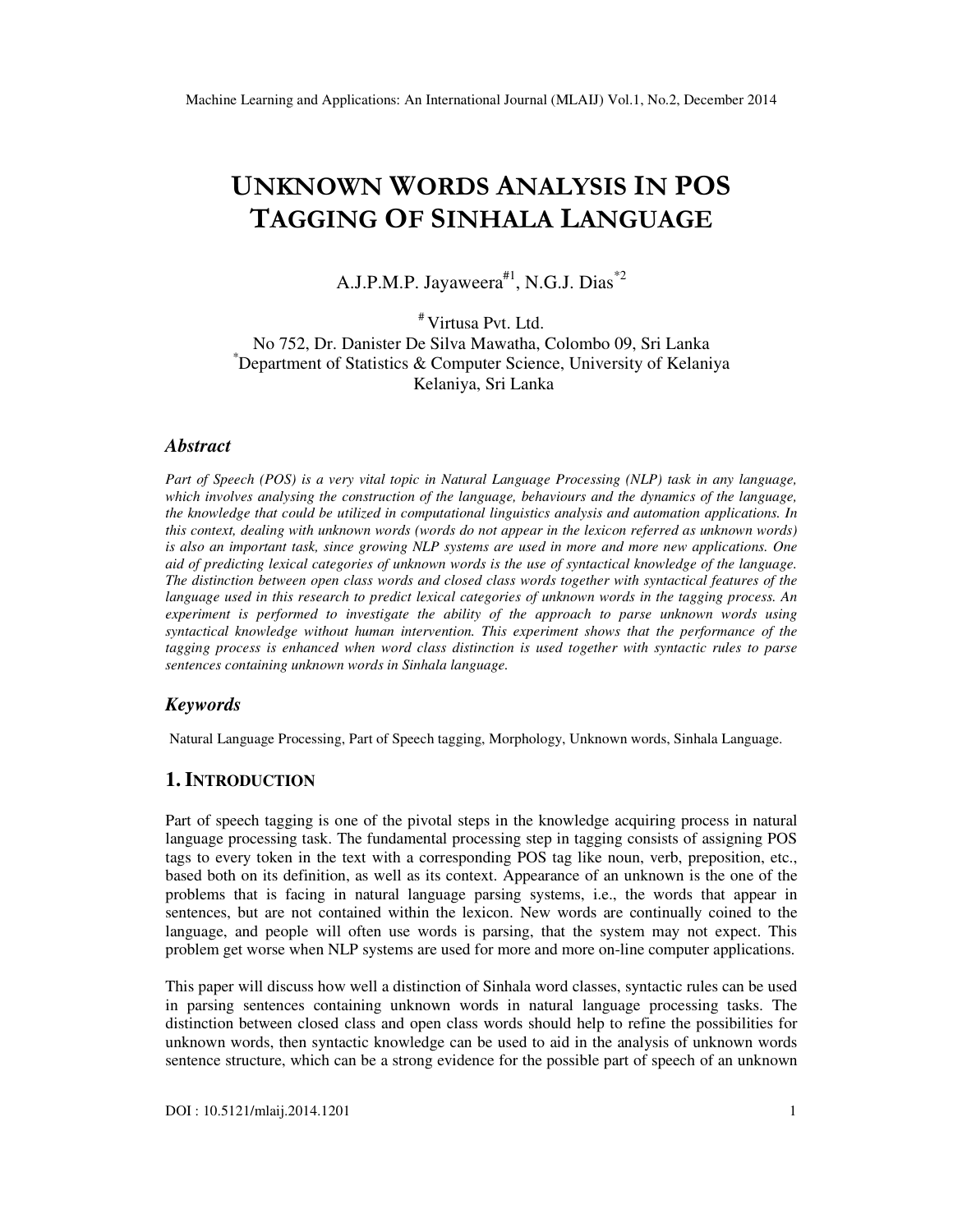word. We expect that these two knowledge sources will greatly improve tagging ability to process and handle with words that are not in the system corpus.

In this paper, we presents importance of handling unknown word in part of speech tagging process, and an approach is suggested. Section II of this paper gives an idea of the background of the problem and details of previous research. Section III describes distinction of open class and closed class words in Sinhala language, and section IV gives details of morphological and syntactical analysis of the current text corpus. Section V discusses about the approach that we have proposed for guessing parts of speech for unknown words. Section VI and VII discuss the Evaluation, testing and the results, and section VIII concludes the paper and describes the future work.

## **2. BACKGROUND OF THE PROBLEM OF UNKNOWN WORDS**

Appearance of unknown words is one of the frequently occurring problems facing in part of speech tagging process, i.e., the words that appear in sentences, but are not contained within the training corpus. New words are continually entering the language, Acronyms and proper names are created very often and new nouns and verbs are adding to the language in a surprising rate. So it is impossible to train the tagger for every possible word in the language. So unknown words are non-negligible in POS tagging. Therefore, in order to build a complete tagger, tagger must be incurred with some knowledge of suggesting the tag for an unknown word.

There are two approaches to handle unknown words. The first approach is to attempt to construct a complete lexicon, then deal with unknown words in a simple way. For example, rejecting the input. The second approach is to attempt to analyse the word at the time of encounter with using a set of human defined rules. This would allow the tagger to process sentences containing unknown words.

Before examining the problem in detail, it is useful to consider work that has already been done by other researchers. There have been several attempts to study the problem of learning unknown words. These attempts have followed several different methodologies and have focused on various aspects of the unknown words.

Previous techniques reported for other languages such as English, have mostly utilize the guessing rules to analyse the word features by looking at leading and trailing characters. Most of them employ the analysis of trailing characters and other features such as capitalization and hyphenation. Some of them use more morphologically oriented word features such as suffixes, prefixes, and character lengths. The guessing rules are usually use knowledge of morphology of the language.

The simple possible way that suggested [2] is to consider each unknown word that is ambiguous among all possible tags, with equal probability, and then using contextual POS-trigram from the corpus to suggest the proper tag.

There are more complex methods, which have been tried out by other researchers for dealing with unknown words using morphological and syntactical features of the language. Eric Brill [3] make use of morphology to handle unknown words during part of speech tagging process. Brill's tagger begins by tagging unknown words as proper noun if capitalized, as common noun if not. Then the tagger learns various transformational rules in the training process from the tagged corpus. Then it applies these rules to unknown words, to tag with the appropriate parts of speech category. Scott M. Thede and Mary Harper [5] in their paper presented an approach using morphology and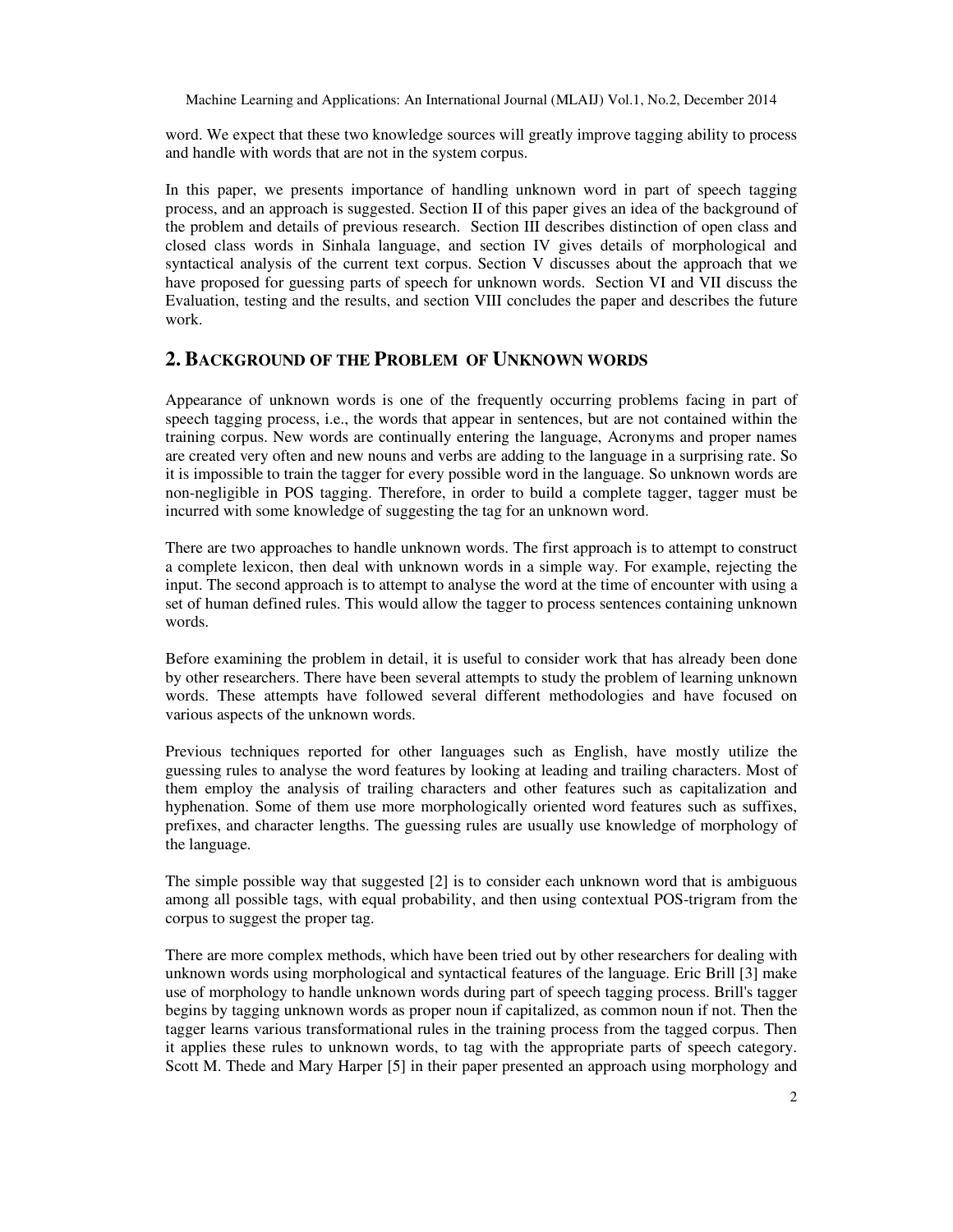syntactic parsing rules in post-mortem method for determining the probable lexical classes of words. Tetsuji, Taku Kudoh and Yuji [6] proposed a POS tagging approach for unknown English words using Support Vector Machines (SVM). SVM classifiers are created for each POS tag using all words in the training set, then POS tags to unknown words predict using those classifiers. But an agglutinative language presents more serious problems with unknown words, unlike English. Gary, Jeongwon, Jong-Hyeok [4] have proposed a syllable-pattern-based generalized unknown-morpheme estimation method using a morpheme pattern dictionary in their statistical and rule-based hybrid POS tagging system for Korean language.

Since Sinhala is also a complex, morphologically rich and agglutinative language, information about morphology or how word is spelled is very difficult to use in unknown word prediction algorithms.

## **3. OPEN CLASS VS CLOSED CLASS WORDS**

Traditionally, the definition of POS is based on morphological and syntactic functions. Similar to most of other languages, POS in Sinhala language also can be divided into two broad categories: closed class type and open class type. Closed classes are those that have relatively fixed membership. Closed class words are generally function words: which tend to be very short, occur frequently, and play an important role in grammar. By contrast, open class is the type that lager number of words are belong in any language, and new words are continually coined or borrowed from other languages. The words that are usually containing main content of a sentence are belonged to open word class category.

In Sinhala, all Nouns and Verbs can be categorized under open word class. But Nipatha and Upasarga behave differently in Sinhala grammar. Words belong to Nipatha and Upasarga are not changed according to time and gender, Upasarga always join with nouns and provide additional (improved) meaning to the noun, therefore, Upasarga are not categorized under any of word class, but Nipatha can be categorized as closed class words based on their existence.

In-addition to that, Sinhala Pronouns can be classified as open class words, based on their morphological properties, but Pronouns also can be classified as closed class words, based on their existence of fixed membership in the language.

#### **4. ANALYSIS OF MORPHOLOGICAL AND SYNTACTICAL FEATURES**

NLP based language analysis mainly aid by morphological and syntactical features analysis of a language, and the availability of lexical resources is essential in this tasks. So having a corpus for a language is an important lexical resource in the field of NLP. In order to make the corpora more useful for doing linguistic research, they are required to annotate with respective knowledge sources to make it suitable to process with linguistics applications. One example of annotating a corpus is part of speech tagging, in which information about each word's part of speech (verb, noun, adjective, etc.) is added to the corpus in the form of tags.

The corpus that we use in this research is the beta version of the Corpus developed by the UCSC under PAN Localization project in 2005 [7], which contains around 2754 sentences and 90551 words tagged with corresponding part of speech tag, that comprise of data drawn from different kinds of Sinhala newspaper articles under different classifications, mainly form Art, Sports, Science, Indigenous knowledge and Religion.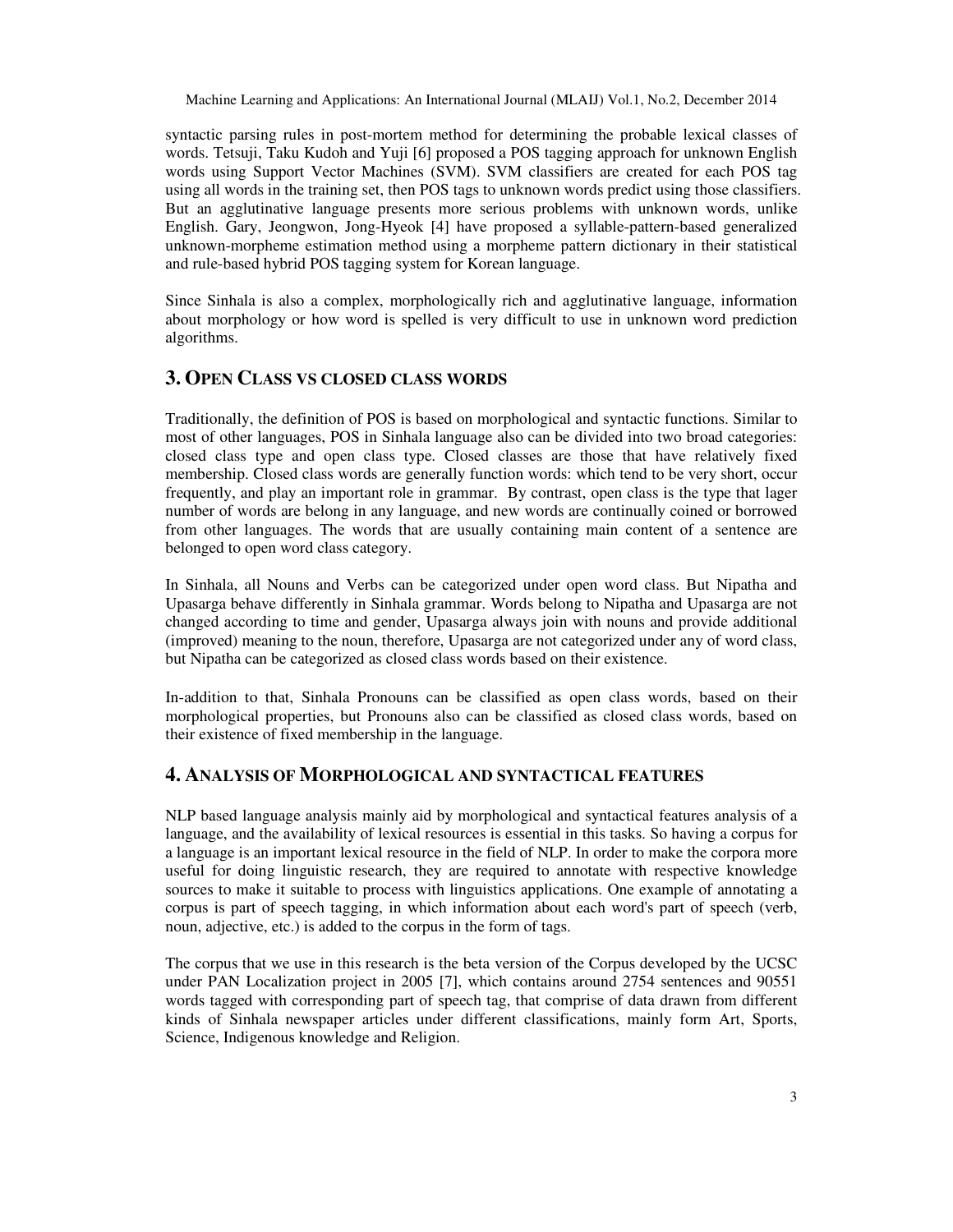We performed a detailed analysis of the corpus to understand what rules govern the language and what patterns occur. Empirical results of the analysis is described in this paper in detail. A substantial effort was made at the corpus preparation phase to correct issues encountered in the formatting of the text in the corpus.

In order to further analysis of the corpus, word frequency distribution and the tag frequency distribution were obtained from the corpus by running a simple tokenizing program. Tags with typographical errors and irrelevant tokens (numbers, foreign words, etc.) were removed from the list after manual inspection.

#### *A. Most Frequent Words in Sinhala Text Corpus*

This analysis was performed to observe the words and Part of Speech categories that are more frequent in Sinhala text corpus. In order to observe most frequent words, a distinct word list with frequencies were obtained from the corpus along with possible part of speech tags. For simplicity, only top 20 words were considered in the analysis. Table I contains the list of words, with frequencies and possible part of speech categories.

It is observed that, most frequent words in Sinhala language are function words, which belong to closed class category. 11 out of 20 words belong to Nipatha which all are function words, 6 frequent verbs are also within the list. It is also observed that tagging ambiguity exists among high frequent words, though they are function words. There are two words among top 20 words, "පත්" and "යුතු" that are not properly classified into respective parts of speech categories.

#### *B. Zipf's Law Analysis*

Zipf's Law states that, the frequency of occurrence of an instance of a class is roughly inversely proportional to the rank of that class in the frequency list, for example occurrences of words in a document. So the goal of this test was to observe parts of speech distribution within Sinhala language displays the Zipf's Law behavior.

Suppose that, a word occurs f times and that in the list of word frequencies it has a certain rank *r*, if Zipf's Law holds we have (for all words)  $f = a/r^b$  where *a* and *b* are constants and *b* is close to minus 1 (-1). Taking the logarithm of each side of the equation we get: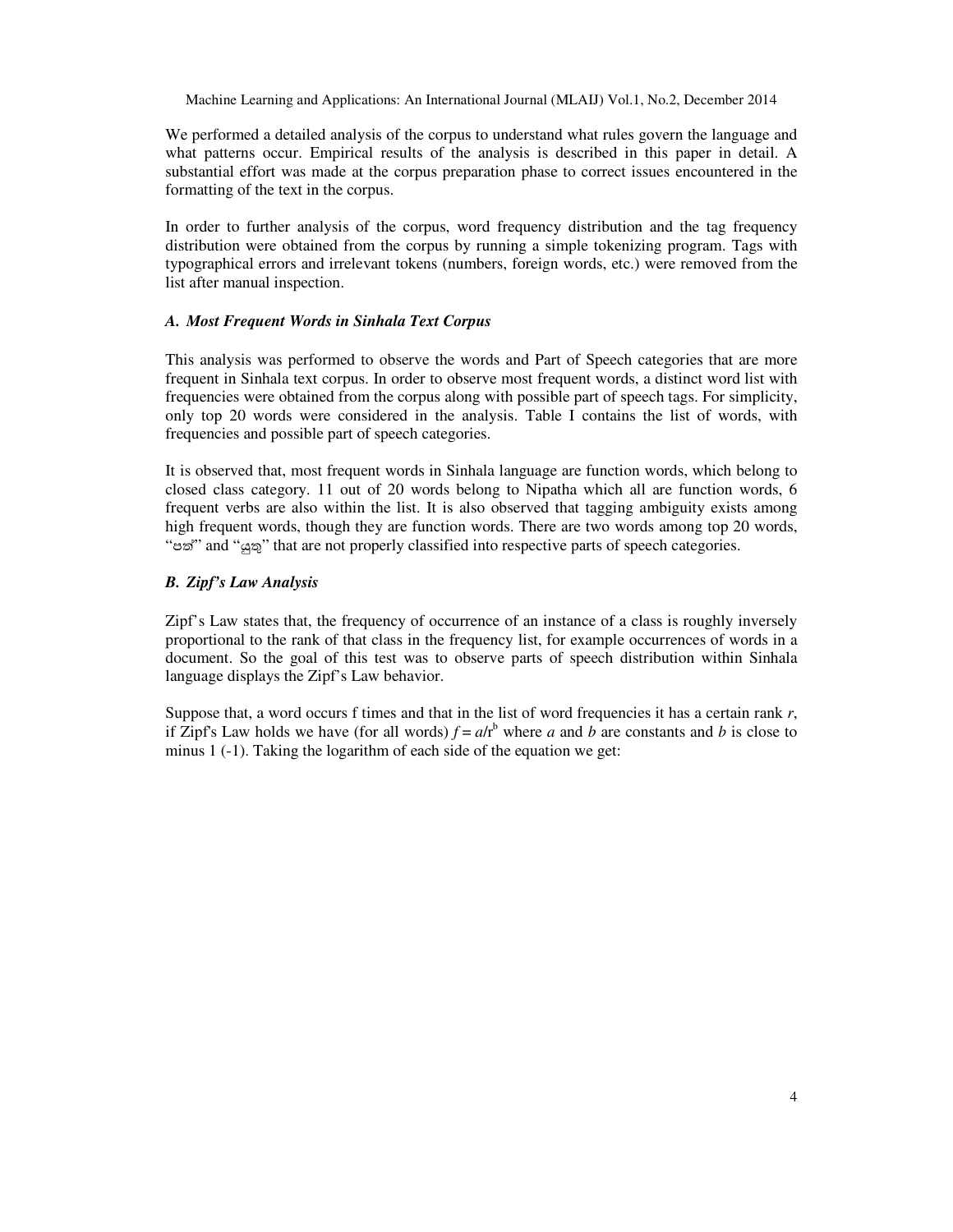TABLE I THE TOP 20 MOST FREQUENT WORDS IN SINHALA LANGUAGE (REFER APPENDIXES 1 FOR DESCRIPTION OF EACH TAG)

| Word      | Frequ. | <b>Possible POS tags</b>        | <b>Main POS</b>              |  |  |
|-----------|--------|---------------------------------|------------------------------|--|--|
|           |        |                                 | Category/s                   |  |  |
|           |        | POST (1024), VNF                | Nipatha -                    |  |  |
| දී        | 1089   | (57), VNN, VP, RP               | Postposition                 |  |  |
| ඇති       | 632    | VP (621), JVB (1)               | Nipatha - Verb<br>Participle |  |  |
|           |        | POST (376), CC                  | Nipatha -                    |  |  |
| අතර       | 567    | (191)                           | Postposition                 |  |  |
|           |        |                                 | Nipatha -                    |  |  |
| හා        | 530    | CC(526), POST(3)                | Conjunctions                 |  |  |
|           |        |                                 | Nipatha - Verb               |  |  |
| වූ        | 436    | VP (430), VNF (6)               | Participle                   |  |  |
|           |        | <b>VFM (409), VP</b>            |                              |  |  |
| ඇත        | 429    | $(19)$ , VNF                    | Verb Finite Main             |  |  |
|           |        |                                 | Nipatha -                    |  |  |
| සහ        | 401    | CC(401)                         | Conjunctions                 |  |  |
| මෙම       | 370    | DET (365), POST<br>(5)          | Nipatha - Determiner         |  |  |
|           |        | <b>VNF</b> (340), VP            |                              |  |  |
|           |        | (6), NNN, VNN,                  |                              |  |  |
| වී        | 355    | <b>NNPA</b>                     | Verb Non Finite              |  |  |
|           |        |                                 |                              |  |  |
| ඔහු       | 348    | PRP (347), POST (1)             | Pronoun                      |  |  |
|           |        | VP (304), VNF (24),<br>VFM, NNN | Nipatha - Verb<br>Participle |  |  |
| <u>කළ</u> | 331    | <b>VFM</b> (194), VP            |                              |  |  |
|           |        | $(111)$ , VNF,                  | Verb Finite Main,            |  |  |
| විය       | 313    | RP, NNN                         | Verb Participle              |  |  |
|           |        | VNF (302), VP (2),              |                              |  |  |
| කර        | 307    | VFM, VNN<br>? (259 times), VNF  | Verb Non Finite              |  |  |
|           |        | $(13)$ , NNN $(11)$ , VP,       | Not properly                 |  |  |
| පත්       | 290    | <b>JVB</b>                      | classified                   |  |  |
|           |        | VNF (244), VP (37),             |                              |  |  |
| ගෙන       | 283    | <b>POST</b>                     | Verb Non Finite              |  |  |
|           |        | VNF (271), VP (3),              |                              |  |  |
| කැර       | 275    | VNN                             | Verb Non Finite              |  |  |
|           |        |                                 | Nipatha -                    |  |  |
| විසින්    | 274    | POST (264)                      | Postposition                 |  |  |
|           |        |                                 | Nipatha -                    |  |  |
| තුළ       | 224    | POST (222)                      | Postposition                 |  |  |
|           |        | ? (191 times), POST             | Not properly                 |  |  |
| යුතු      | 217    | (25)                            | classified                   |  |  |
|           |        | DET (207), PRP (5),             |                              |  |  |
| එම        | 213    | <b>NNPA</b>                     | Nipatha - Determiner         |  |  |

 $log(f) = log(a) - b * log(r)$ 

Table II contains tag frequency occurred in the corpus and ordered in descending order, rank one was assigned to the top most one. The Fig. I shows the plot of log(*r*) vs log(*f*) calculated for the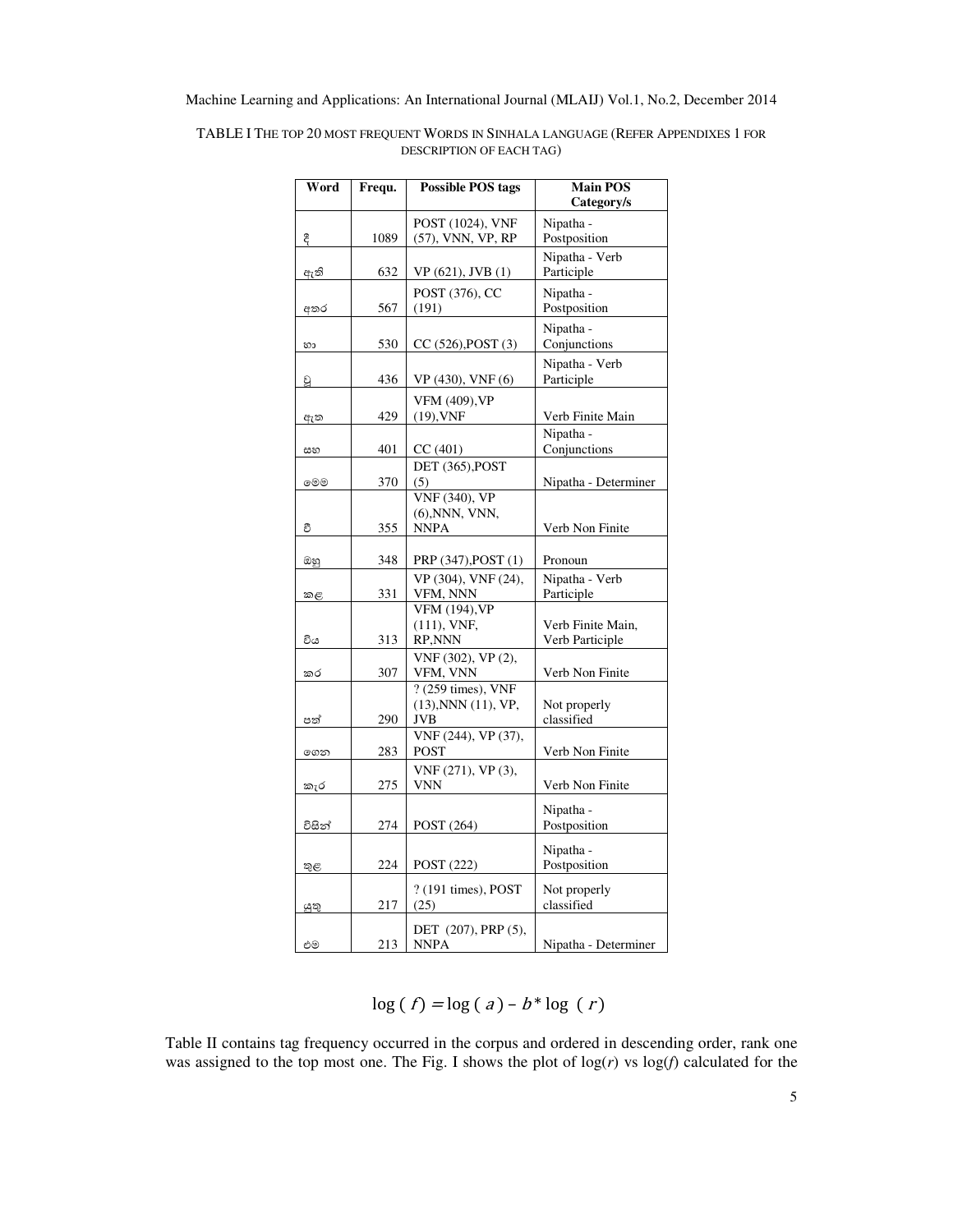data presented in the Table II. From Fig. I we can observe that the tag frequencies are roughly form a line from the upper-left corner to the lower-right corner of the graph with slope close to -1. This indicates that the parts of speech distribution of Sinhala language is also displays Zipf's Law behavior.

| Tag          | Frequency (f) | Rank (r) |
|--------------|---------------|----------|
| NNN          | 21034         | 1        |
| VP           | 7257          | 2        |
| <b>NNPI</b>  | 6651          | 3        |
| <b>POST</b>  | 5385          | 4        |
| IJ           | 5215          | 5        |
| <b>VNF</b>   | 4735          | 6        |
| RP           | 4181          | 7        |
| <b>NNM</b>   | 3895          | 8        |
| <b>NNPA</b>  | 3604          | 9        |
| <b>NVB</b>   | 3303          | 10       |
| VNN          | 2560          | 11       |
| VFM          | 2475          | 12       |
| PRP          | 2421          | 13       |
| <b>DET</b>   | 2014          | 14       |
| <b>QFNUM</b> | 1820          | 15       |
| CC           | 1763          | 16       |
| JVB          | 785           | 17       |
| RB           | 699           | 18       |
| <b>NNF</b>   | 368           | 19       |
| <b>FRW</b>   | 154           | 20       |

TABLE II THE TAG FREQUENCY WITH RANKING



Fig. I Plot of log(r) versus log(f)

#### *C. Maximum Likelihood Estimate of the Tag Distribution*

The objective of this test is to observe the Likelihood distribution of parts of speech tags in Sinhala text corpus and understand which tags are most likely to appear. Table III contains tag distribution obtained from the corpus. Tag frequency and number of distinct words with respect to each tag were counted from the corpus. The Likelihood Estimates were calculated for each tag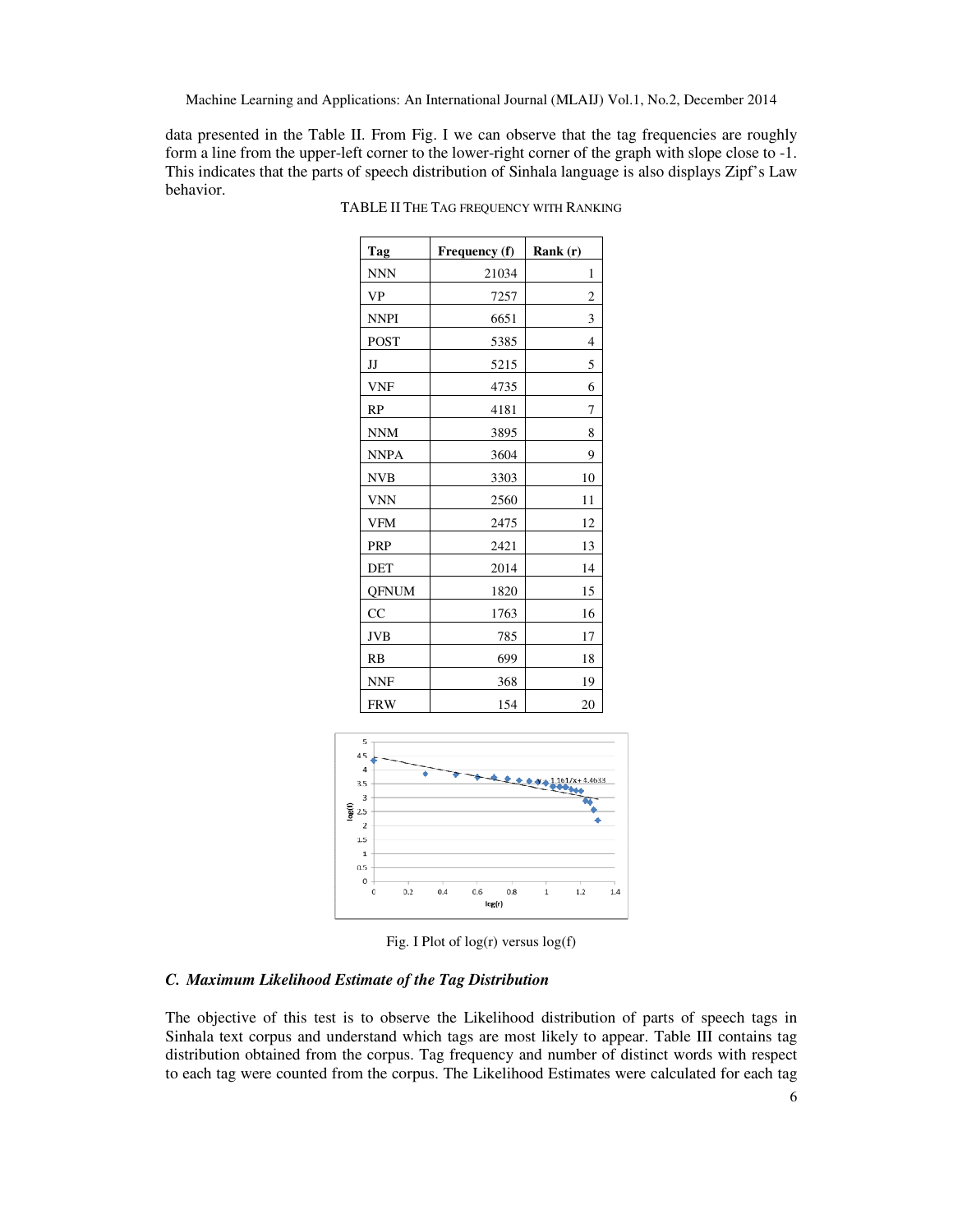based on number of occurrences of the tag appeared in the corpus against total number of tags in the corpus.

Maximum Likelihood Estimation (MLE) was calculated using,

 $\textit{Maximum Likelihood Estimate } = \frac{c(t)}{c(w)},$ 

| Tag          | Number of<br>distinct words | <b>Frequency of</b><br>the Tag |
|--------------|-----------------------------|--------------------------------|
| <b>VP</b>    | 1094                        | 7257                           |
| RB           | 148                         | 699                            |
| RP           | 160                         | 4181                           |
| DET          | 107                         | 2014                           |
| PRP          | 211                         | 2421                           |
| <b>NNF</b>   | 183                         | 368                            |
| <b>JVB</b>   | 383                         | 785                            |
| <b>NNPA</b>  | 1429                        | 3604                           |
| <b>VFM</b>   | 508                         | 2475                           |
| <b>NNN</b>   | 6438                        | 21034                          |
| <b>FRW</b>   | 111                         | 154                            |
| <b>NNM</b>   | 1387                        | 3895                           |
| <b>NNPI</b>  | 1723                        | 6651                           |
| <b>NVB</b>   | 1057                        | 3303                           |
| IJ           | 1324                        | 5215                           |
| <b>VNF</b>   | 774                         | 4735                           |
| VNN          | 830                         | 2560                           |
| <b>QFNUM</b> | 738                         | 1820                           |
| <b>POST</b>  | 310                         | 5385                           |
| CC           | 42                          | 1763                           |

#### TABLE III TAG FREQUENCY IN THE CORPUS



Fig. II Likelihood estimation of Tag distribution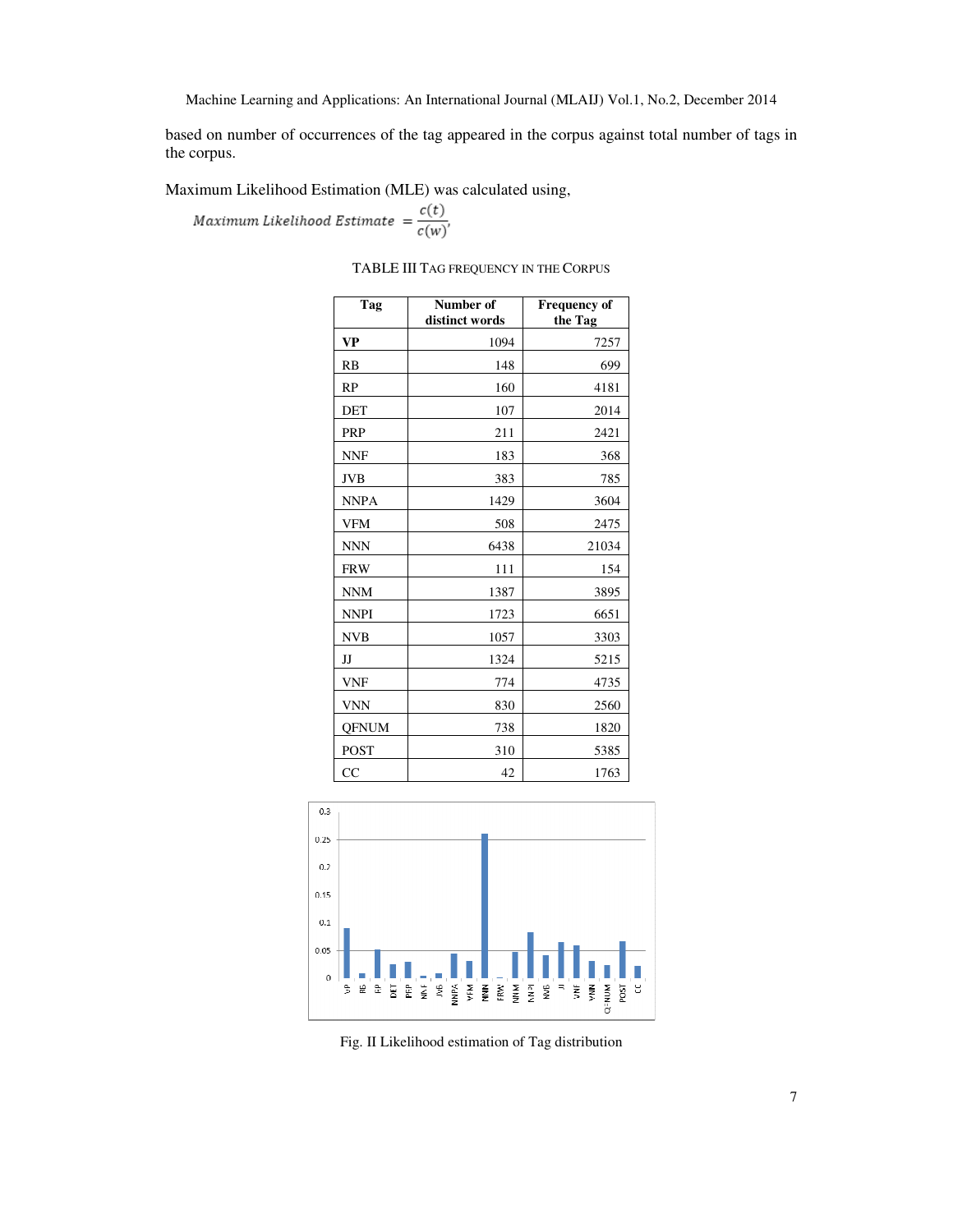where  $c(t)$  is the count of a particular tag and  $c(w)$  is the total number of words in the corpus.

According to Fig. II, NNN (Common Noun Neuter) seems to be the most frequent tag in the corpus and it seems to appear about three times more frequently than VP (Verb Participle). It is also noticed that more than 50% of words are noun in the corpus, around 10% belongs to verbs/verbal parses. So in general, we can say around 60% of words in Sinhala language are belong to open class type while around 40% of words belongs to the closed class type.

#### *D. Words distribution by Tag*

The objective of this test is to analyze, what type of words are exist mostly in Sinhala language. Fig. III is plotted based on data presented in Table III, which shows the distribution of number of distinct words by POS category in the corpus. It is observed that most of the words in Sinhala language are nouns, which is 13047 words are nouns out of total of 18957 distinct words in the corpus, that is almost around 68% of the total number of words in the corpus.



Fig. III Plot of word distribution by Tag

## **5. GUESSING PART OF SPEECH FOR UNKNOWN WORDS**

Tagging data with unknown words is also an essential task in the tagger. When the system reach an unknown word, the initial version of the tagger doesn't cater unknown words, thus tagger fails to propose a tag since the system is not trained for that word and the tagging algorithm doesn't have enough intelligence to propose tags for untrained words.

Since Sinhala is a complex, morphologically rich and agglutinative language, in which information about morphology or how word spelled is very difficult to use in unknown word prediction algorithms, unlike English. So in our research, the important source of information that we have used the distribution of words and parts of speech. So improvements of the algorithm focused on words belong to sub categories of open class words, such as noun, verbs and pronouns. Due to fixed number of membership in closed class word category, we can assume that the words belong to closed class category are well defined in Sinhala grammar and that is fixed. Hence, improvement could be done by incurring knowledge of distinction between closed class and open class words. Syntactic knowledge can be used to aid in the analysis of unknown words sentence structure. Then suggest corresponding part of speech and calculate the trigram using Hidden Markov Model (HMM) for unknown words.

Considering the fact that the tag likelihood distribution and the word frequency distribution of the language, it is clear that NNN is the most frequent part of speech in the language. The NNN tag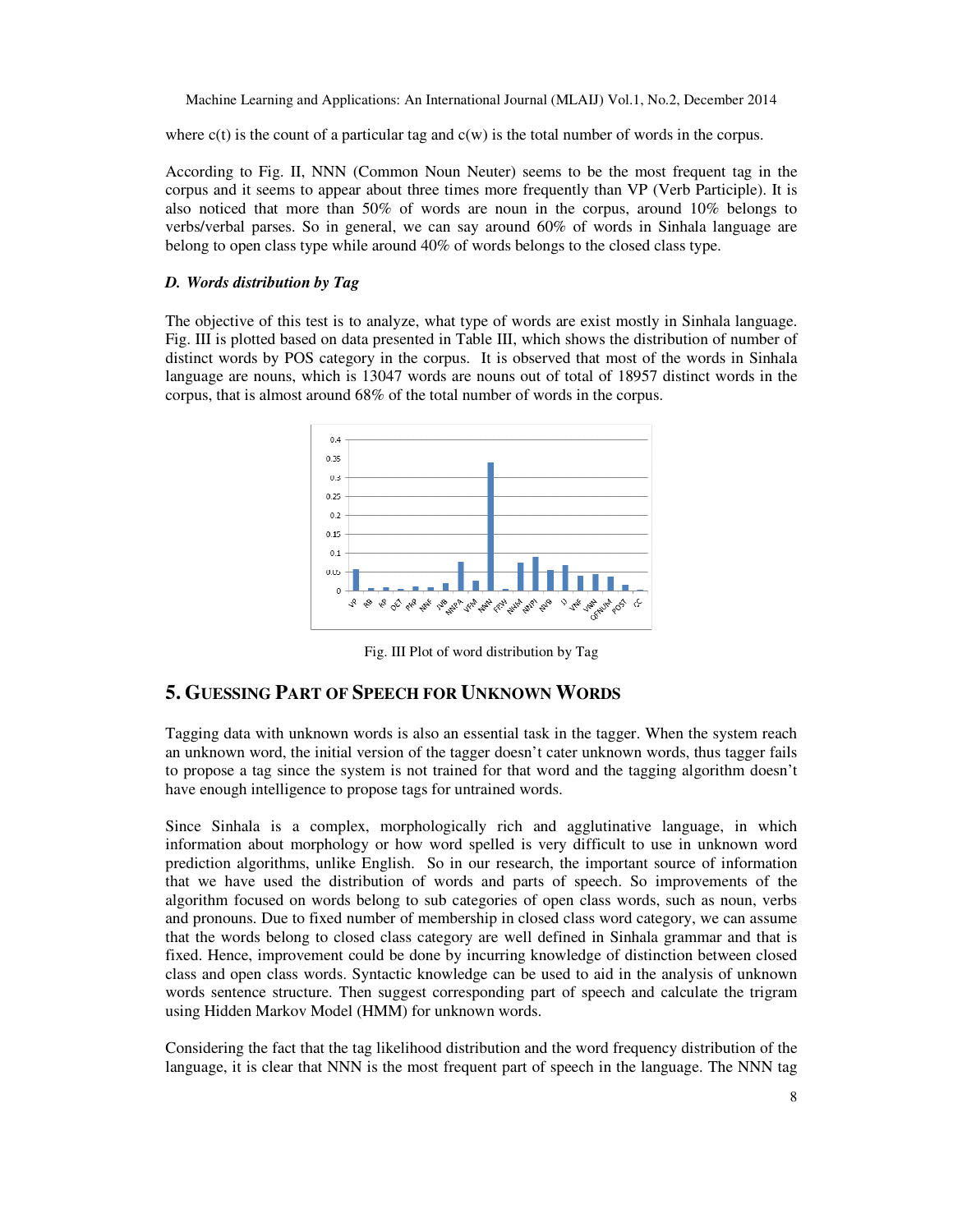likelihood is the highest likelihood and it is 3 times greater than VP. By considering word frequency distribution by tags in Fig. III provide evidence that the most of the words in the language are NNNs, which is 5 times more than NNPI. Based on above two factors, the simplest way that could handle unknown words, we can assume and guess NNN as part of speech tag for each new word encountered in the tagging process.

 More advanced approach of guessing parts of speech is, the consideration of the distinction between closed class and open class words. This distinction can simplified the unknown prediction algorithm by distinguishing the syntactical categories into separate groups that can greatly simplify the task of processing unknown words in a sentence.

Closed class parts of speech are those that have relatively fixed membership in the language and that may not normally be assigned to new words. Closed class words are words with a closed class part of speech. For example, words belong to Nipatha in Sinhala language are the member of closed class, which has fixed membership in the language, it is very rare that a new Conjunctions (CC), Determiners (DET) or Postpositions (POST) are added to the language. In addition to that words belong to Pronoun (PRP) are also considered as fixed in its existence in the language, and new Pronouns are very rarely created. So, Pronouns are also considered as closed class parts of speech in this research. Table IV contains a list of parts of speech tags that are considered as closed class categories in this research and will be avoided in guessing for unknown words.

Based on morphological and syntactical features of Sinhala language, open class words are comprised of words with the following parts of speech: nouns, verbs, Noun in Kriya Mula, and Adjective in Kriya Mula. Adjectives, adverbs and Verb Participle are also considered under this classification in this research (Table V contains the complete list of parts of speech tags considered as open class category), since those words are syntactically used to modify nouns and verbs.

| Tag         | <b>Part of Speech</b> |
|-------------|-----------------------|
| <b>PRP</b>  | Pronoun Common        |
| DET         | Determiner            |
| RP          | Particle              |
| <b>POST</b> | Postpositions         |
| CC          | Conjunctions          |

TABLE IV LIST OF CLOSED CLASS PARTS OF SPEECH CATEGORIES

In this research, we assume that each new word encountered in the part of speech tagging process of Sinhala language belong to open word class category, hence the unknown word algorithm is to pretend that each unknown word is ambiguous among all open class part of speech tags, with equal probability. Then the tagger computes the tag sequence probability and maximum likelihood probabilities rely on text corpus and suggest the proper tag. Further, foreign words and numerals were handled separately, since they do not form any syntactical relationship with other part of speech categories in the language.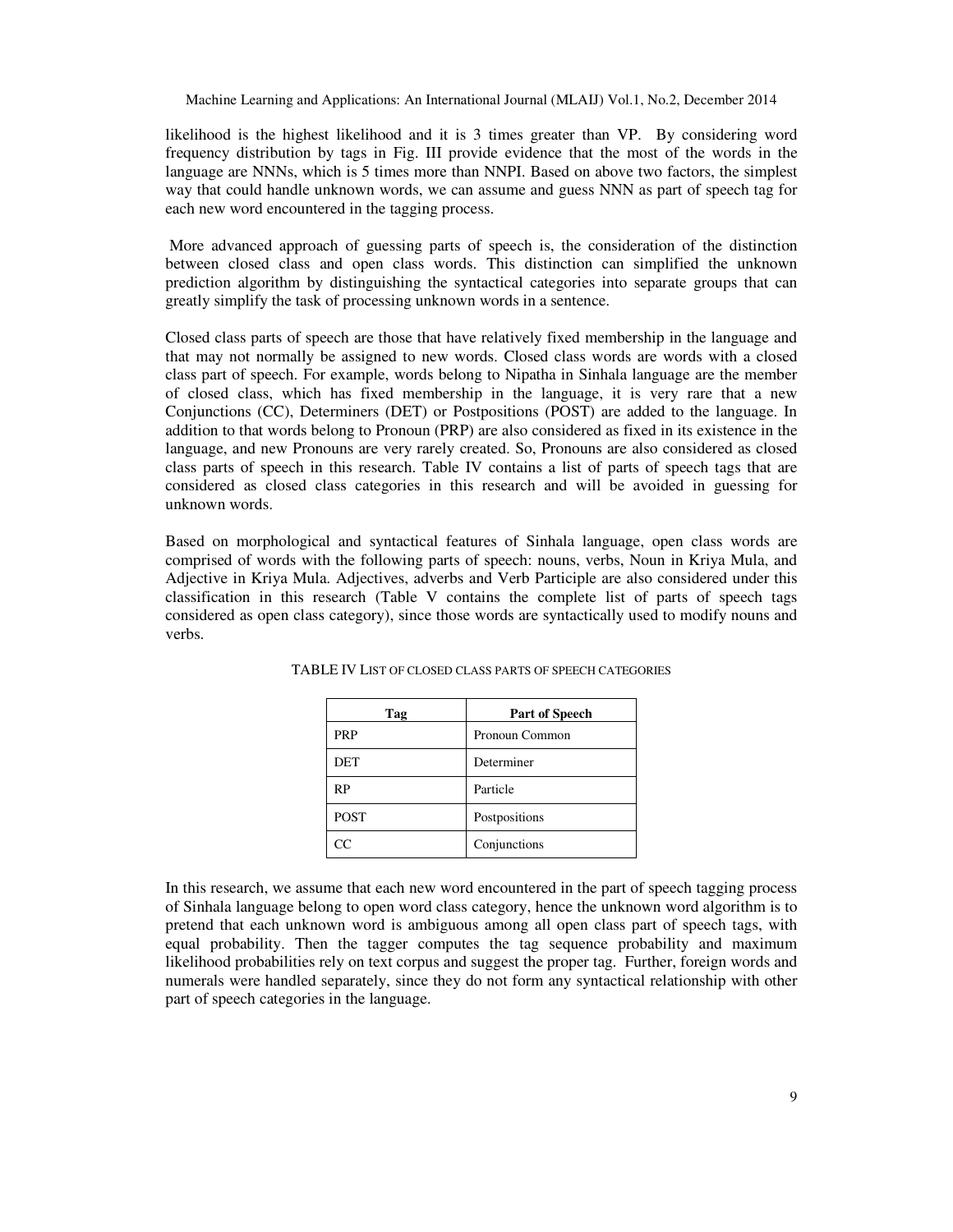## **6. EVALUATION**

The evaluation of the system was mainly driven by training the system using the Sinhala text corpus that comprised of 2754 sentences and 90551 words, in which data drown from Sinhala newspaper articles from various genres.

For the test data set, data were carefully selected aiming for testing three different versions of the tagger. The first set was collected from the training corpus aiming to test Version 1 of the tagger that comprised of 621 words only known to the system, and 36 sentences. The second test set was also collected aiming to test Version 2 and 3 of the tagger, which data were drown from Sinhala text corpus outside from the trained data set. The second test set comprised of 51 sentences, 1024 words. Out of 1024 words, 171 words were unknown to the system. To evaluate the performance of the tagger, two gold standard test sets were created.

| Tag         | Part of Speech          |
|-------------|-------------------------|
| <b>NNM</b>  | Common Noun Masculine   |
| <b>NNF</b>  | Common Noun Feminine    |
| <b>NNN</b>  | Common Noun Neuter      |
| <b>NNPA</b> | Proper Noun Animate     |
| <b>NNPI</b> | Proper Noun Inanimate   |
| VFM         | Verb Finite Main        |
| <b>VNF</b>  | Verb Non Finite         |
| <b>VNN</b>  | Verbal Non Finite Noun  |
| <b>NVB</b>  | Noun in Kriya Mula      |
| <b>JVB</b>  | Adjective in Kriya Mula |
| IJ          | Adjective               |
| RB          | Adverb                  |
| VP          | Verb Participle         |

TABLE V LIST OF OPEN CLASS PARTS OF SPEECH TAGS

The tagger evaluated by comparing the tagged output with the Gold standard test set. The accuracy was calculated using number of correct tags proposed by the system and total number of words in the sentence/s, by the following formula.

$$
Accuracy \ = \frac{No. \ of \ single \ correct \ tags}{Total \ no. \ of \ words} * 100\%
$$

## **7.RESULT AND DISCUSSION**

The performance of the tagger was measured, using three different versions of progressively upgraded tagging mechanisms. Version 1 is the simplest form of the tagger that performs well only with known words that rejects all unknown words as tagging failures. Version 2 is a somewhat upgraded version that treats all unknown words as nouns and suggest NNN to each new word encountered in the tagging process. Version 3 is the full version of the tagger that uses statistical technique to guess the best tag for unknown word by considering the context of surrounding words.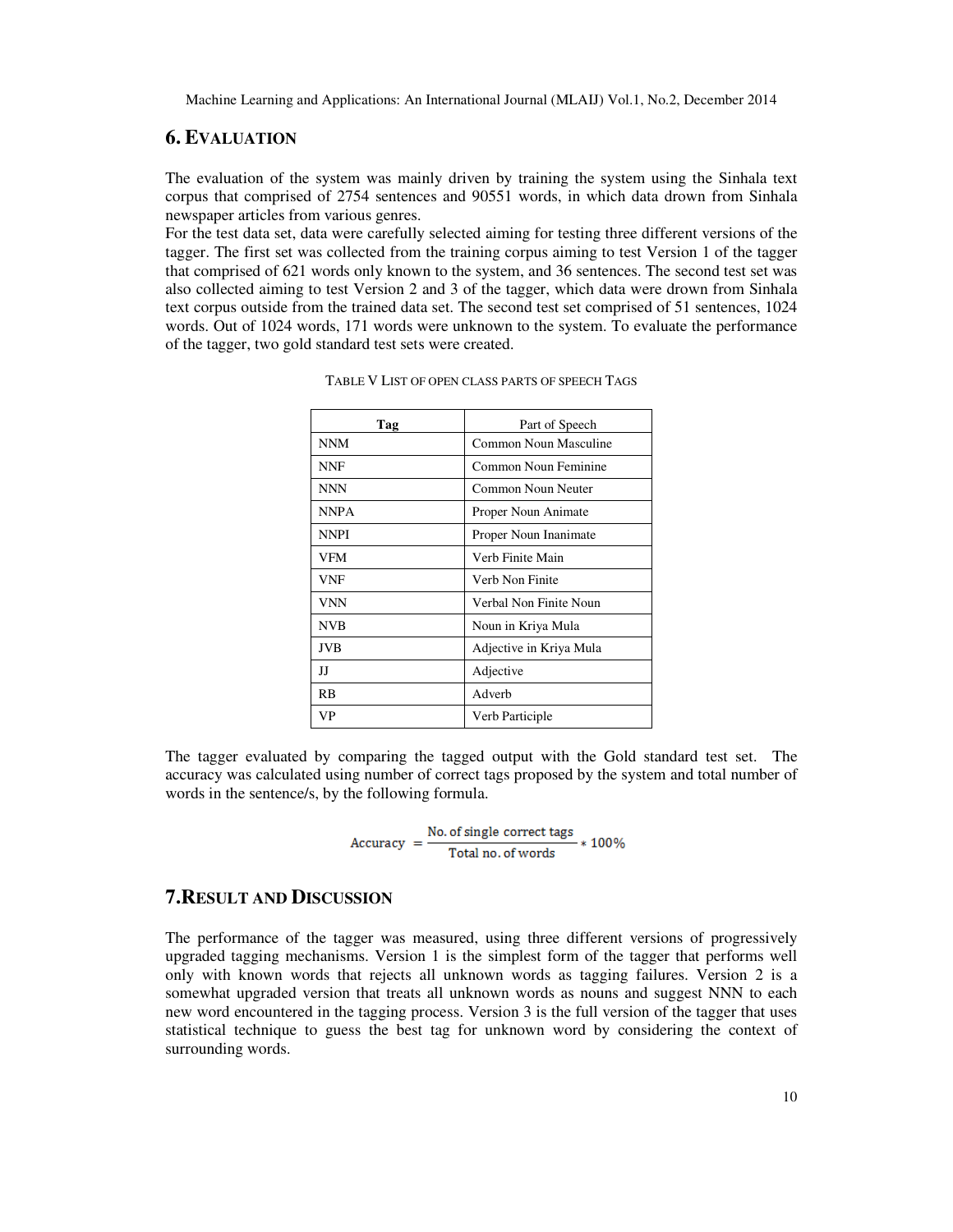Table VI shows our system's performance for these three different versions of tagging mechanisms and the experiment verifies the effectiveness of our unknown word guessing techniques. As shown by the performance of each tagging approach, Version 2 shows a drop in the accuracy, with compared to other two versions. That indicates the approach followed in Version 2 in guessing parts of speech for unknown words is not a reliable method for Sinhala language. Version 3 shows 91.50% of accuracy, that shows considering the distinction between closed and open class in guessing part of speech for unknown words is proved to be useful and an effective way for Sinhala language.

Fig. IV presents the confusion matrix, which summarized the performance of Version 3 of the tagger, where row labels indicate the correct tags and column labels indicate the tags predicted by the system. In this confusion matrix, all correct predictions are located in the diagonal of the table. Most of the deviations are shown in predicting tags for words belong to Common Noun Neuter category.

| Approach  | <b>Tagging Approach</b>                                                                  | <b>Performance of</b><br>the Tagger |  |  |
|-----------|------------------------------------------------------------------------------------------|-------------------------------------|--|--|
| Version 1 | Only with known words                                                                    | 91.30%                              |  |  |
| Version 2 | All unknown words<br>considered as Common Noun<br>Neuter (NNN)                           | 89.73%                              |  |  |
| Version 3 | Consider distinction between<br>closed class and open class in<br>guessing unknown words | 91.50%                              |  |  |

TABLE VI PERFORMANCE OF THE TAGGER

However, the overall accuracy of the tagger have shown that the distinction between closed class and open class word category is a power full tool in handling unknown words for Sinhala language. But the tagging accuracy is still close to 92%, and that shows more work need to be carried out to fine tune the accuracy of the tagger. So improvement can be suggested to the tagger in handling unknown words. Mainly morphological recognition can also be helpful in predicting possible parts of speech for many unknown words. So the overall performance of the tagger can be improved by using a hybrid approach, with incurring above knowledge to the system by set of hand written rules. Further to make sure this approach more accurate, the output generated by the system need to be manually verified, and retraining the tagger to make sure if the word encountered again later, that word would get properly tagged.

|             | POST        | <b>NVB</b>     | VP             | JJ             | <b>RB</b> | <b>RP</b>   | <b>VNF</b>     | DET         | <b>VNN</b> | PRP         | <b>NNF</b>     | <b>JVB</b> | <b>NNPA</b>    | <b>VFM</b>  | <b>NNN</b>     | <b>NNM</b>   | <b>NNPI</b>  | СC |
|-------------|-------------|----------------|----------------|----------------|-----------|-------------|----------------|-------------|------------|-------------|----------------|------------|----------------|-------------|----------------|--------------|--------------|----|
| POST        | 80          | 0              | 0              | 0              | 0         | 1           | $\mathbf 0$    | $\mathbf 0$ | 0          | 0           | $\mathbf 0$    | 0          | 0              | 0           | 7              | 0            | 1            | 0  |
| <b>NVB</b>  | 0           | 61             | $\mathbf 0$    | 0              | $\Omega$  | $\Omega$    | $\mathbf 0$    | $\mathbf 0$ | 0          | $\mathbf 0$ | $\mathbf 0$    | 0          | 0              | O           | 10             | 0            | $\mathbf 0$  | 0  |
| VP          | $\Omega$    | $\mathbf 0$    | 97             | $\mathbf{1}$   | 0         | $\Omega$    | $\mathbf 0$    | $\mathbf 0$ | Ō          | $\mathbf 0$ | $\mathbf 0$    | 0          | $\Omega$       | 3           | 5              | 0            | $\mathbf 0$  | 0  |
| IJ          | $\Omega$    | $\Omega$       | $\overline{2}$ | 66             | $\Omega$  | $\Omega$    | $\mathbf 0$    | $\mathbf 0$ | Ō          | $\mathbf 0$ | $\mathbf 0$    | 0          | $\Omega$       | $\Omega$    | 7              | 0            | $\mathbf{1}$ | 0  |
| <b>RB</b>   | $\mathbf 0$ | 0              | $\mathbf 0$    | $\mathbf 0$    | 8         | $\Omega$    | $\mathbf 0$    | $\mathbf 0$ | Ō          | $\mathbf 0$ | $\mathbf 0$    | 0          | $\Omega$       | $\Omega$    | 0              | 0            | 0            | 0  |
| <b>RP</b>   | 2           | $\mathbf 0$    | $\mathbf 0$    | $\mathbf 0$    | 0         | 43          | $\overline{2}$ | $\mathbf 0$ | 0          | $\mathbf 0$ | $\mathbf 0$    | 0          | $\mathbf 0$    | 0           | 0              | 0            | 0            | 0  |
| <b>VNF</b>  | 0           | $\mathbf 0$    | $\mathbf 0$    | $\mathbf 0$    | 0         | 3           | 57             | $\mathbf 0$ | 0          | $\mathbf 0$ | $\mathbf 0$    | 0          | $\mathbf 0$    | $\mathbf 0$ | 4              | 0            | 0            | 0  |
| DET         | 0           | $\mathbf 0$    | $\mathbf 0$    | $\mathbf 0$    | 0         | $\mathbf 0$ | $\mathbf 0$    | 21          | 0          | $\mathbf 0$ | $\mathbf 0$    | 0          | $\mathbf 0$    | $\Omega$    | $\overline{2}$ | 0            | $\mathbf{1}$ | 0  |
| <b>VNN</b>  | 0           | 0              | $\mathbf 0$    | $\mathbf 0$    | 0         | $\Omega$    | $\mathbf 0$    | $\mathbf 0$ | 30         | $\mathbf 0$ | $\mathbf 0$    | 0          | $\mathbf 0$    | $\Omega$    | 1              | $\mathbf{1}$ | $\mathbf 0$  | 0  |
| PRP         | $\Omega$    | 0              | $\mathbf 0$    | $\mathbf 0$    | 0         | $\Omega$    | $\mathbf 0$    | $\mathbf 0$ | 0          | 24          | $\mathbf 0$    | 0          | $\Omega$       | $\Omega$    | 0              | 1            | $\mathbf 0$  | 0  |
| <b>NNF</b>  | $\Omega$    | $\Omega$       | $\Omega$       | $\mathbf 0$    | 0         | $\Omega$    | $\Omega$       | $\Omega$    | 0          | $\Omega$    | $\overline{2}$ | $\Omega$   | $\Omega$       | $\Omega$    | $\Omega$       | $\Omega$     | 0            | 0  |
| <b>JVB</b>  | $\Omega$    | $\Omega$       | $\mathbf 0$    | $\mathbf 0$    | 0         | $\Omega$    | $\mathbf 0$    | $\mathbf 0$ | 0          | $\mathbf 0$ | $\mathbf 0$    | 15         | $\Omega$       | $\Omega$    | $\overline{2}$ | 0            | 1            | 0  |
| <b>NNPA</b> | $\mathbf 0$ | $\mathbf 0$    | $\mathbf 0$    | $\mathbf 0$    | 0         | $\mathbf 0$ | $\mathbf 0$    | $\mathbf 0$ | 0          | $\mathbf 0$ | $\mathbf 0$    | 0          | 9              | $\Omega$    | 0              | 0            | 1            | 0  |
| <b>VFM</b>  | 0           | $\mathbf 0$    | $\overline{2}$ | $\mathbf 0$    | 0         | 0           | $\mathbf 0$    | $\mathbf 0$ | Ō          | $\mathbf 0$ | $\mathbf 0$    | 0          | $\mathbf 0$    | 30          | 1              | 0            | $\mathbf 0$  | 0  |
| <b>NNN</b>  | 5           | $\overline{1}$ | $\overline{2}$ | $\overline{2}$ | 0         | $\Omega$    | $\overline{2}$ | $\mathbf 0$ | 0          | $\mathbf 0$ | $\mathbf 0$    | 0          | $\overline{2}$ | $\Omega$    | 377            | $\Omega$     | 5            | 0  |
| <b>NNM</b>  | $\Omega$    | 0              | $\mathbf 0$    | $\mathbf 0$    | $\Omega$  | 0           | 0              | $\mathbf 0$ | 0          | $\mathbf 0$ | $\mathbf 0$    | 0          | $\Omega$       | O           | $\overline{2}$ | 27           | $\Omega$     | 0  |
| <b>NNPI</b> | $\Omega$    | 0              | $\mathbf 0$    | $\mathbf 0$    | $\Omega$  | $\Omega$    | $\Omega$       | $\mathbf 0$ | Ō          | $\mathbf 0$ | $\mathbf 0$    | $\Omega$   | $\Omega$       | $\Omega$    | 9              | $\mathbf{1}$ | 58           | 0  |
| CC          | $\Omega$    | $\Omega$       | $\Omega$       | O              | O         | $\Omega$    | $\Omega$       | $\Omega$    | Ō          | $\Omega$    | $\Omega$       | $\Omega$   | $\Omega$       | $\Omega$    | $\Omega$       | $\Omega$     | $\Omega$     | 18 |

Fig. IV Confusion matrix of the test results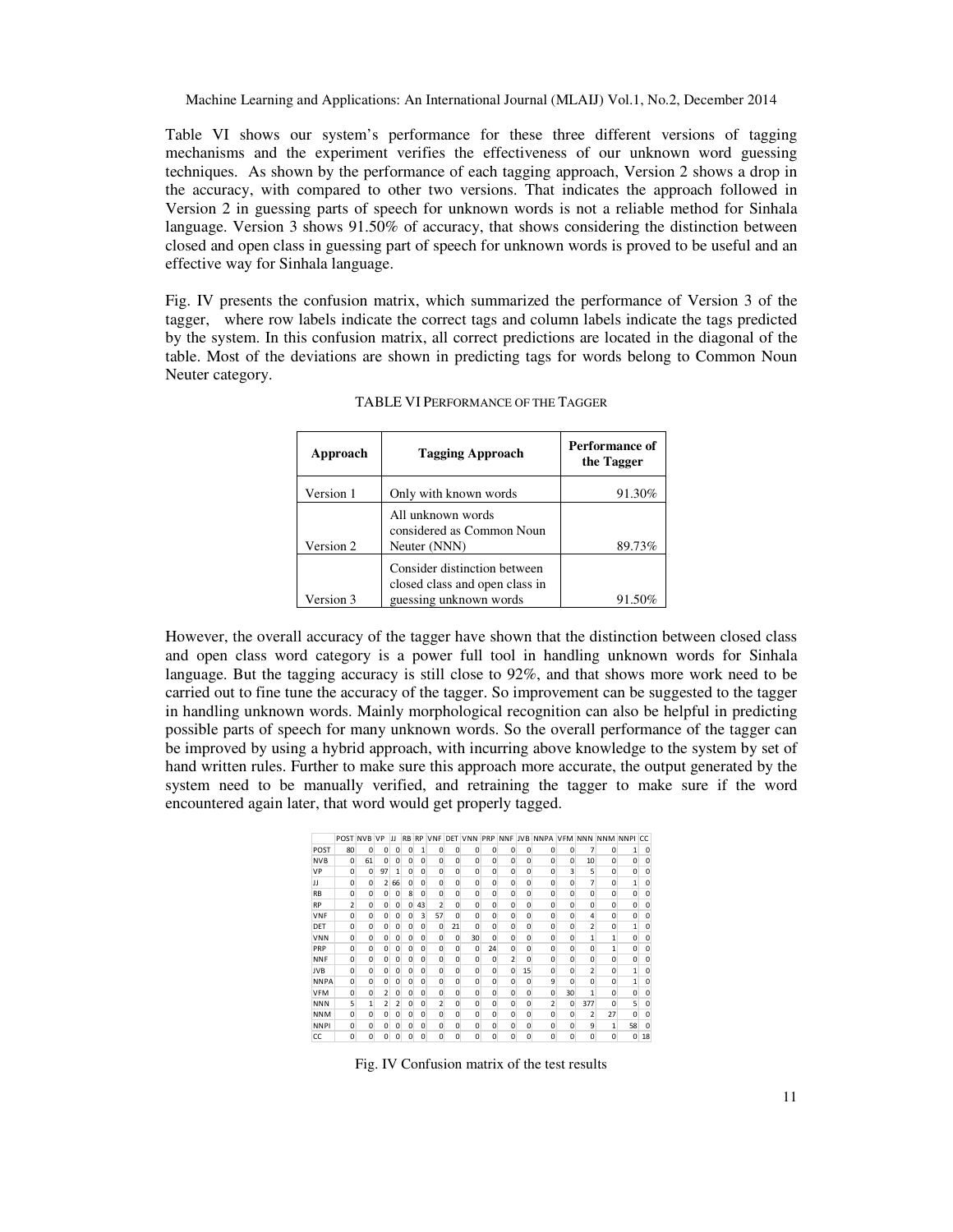## **8. CONCLUSION AND FUTURE WORK**

In this paper we have described two types of methods for dealing with unknown words in POS tagging Sinhala language. The application of the methods in Hidden Markov Model based part of speech tagging approach (which we have previously developed [1]) was evaluated and results were presented. The implementation was tested against 90551 words, 2754 sentences of Sinhala text corpus and that showed 91.5% accuracy in the tagging process with predicting tags to unknown words. So that the performance of the tagger prove that distinction between closed class and open class words and syntactic knowledge are reliable sources of information for handling unknown words in part of speech tagging of Sinhala language.

Though this research proposed a reliable approach to handle unknown words in POS tagging, further enhancements are required to improve and optimize the algorithm. Hence, several directions are suggested here for future work.

- Language specific morphological features can be helpful in predicting possible parts of speech for most of the verbs.
- Incorporation of named entity recognition techniques: information about identifying named entity could be possible clue in predicting parts of speech for most of the nouns.
- Instead of using only HMM, following a hybrid approach, with incurring above key knowledge to the system by a set of hand written rules.
- Increasing the size of the corpus and accuracy of tagged data.

#### **ACKNOWLEDGMENT**

We express our immense gratitude and many thanks to Dr. Harsha Kumara for his invaluable support in providing an initiative to this work. Many thanks to Ms. Kumudu Gamage at the Department of Linguistics, University of Kelaniya for her kind support.

#### **REFERENCES**

- [1] A.J.P.M.P. Jayaweera, N.G.J. Dias. "Hidden Markov Model Based Part of Speech Tagger for Sinhala Language". Ineternational Journal on Natural Language Computing. June 2014, Volume 3, Numer 3. pp 09-23.
- [2] Daniel Jurafsky and James H. Martin, Speech and Language Processing, Introduction to Natural Language Processing, Computational Linguistics, and Speech Recognition. Person Education Inc (Singapore) Pte. Ltd., 5th Edition, 2005.
- [3] Eric Brill, "A Report of Recent Progress in Transformation-Based Error-Driven Learning". Spoken Language Systems Group, Laboratory for Computer Science, Massachusetts Institute of Technology Cambridge, Massachusetts.
- [4] Gary Geunbae Lee, Jeongwon Cha, Jong-Hyeok Lee, "Syllable-Pattern-Based Unknown-Morpheme Segmentation and Estimation for Hybrid Part-of-Speech Tagging of Korean". Pohang University of Science and Technology.
- [5] Scott M. Thede and Mary Harper, "Analysis of Unknown Lexical Items using Morphological and Syntactic Information with the TIMIT Corpus". Purdue University.
- [6] Tetsuji Nakagawa, Taku Kudoh and Yuji Matsumoto, "Unknown Word Guessing and Part-of-Speech Tagging Using Support Vector Machines". Graduate School of Information Science, Nara Institute of Science and Technology, Takayama, Ikoma, Nara, Japan.
- [7] UCSC/LTRL Sinhala Corpus, Beta Version April 2005, downloaded from http://www.ucsc.cmb.ac.lk/ltrl/?page=downloads
- [8] UCSC Tagset, downloaded from http://ucsc.cmb.ac.lk/wiki/index.php/File:UCSC\_Tagset.pdf.